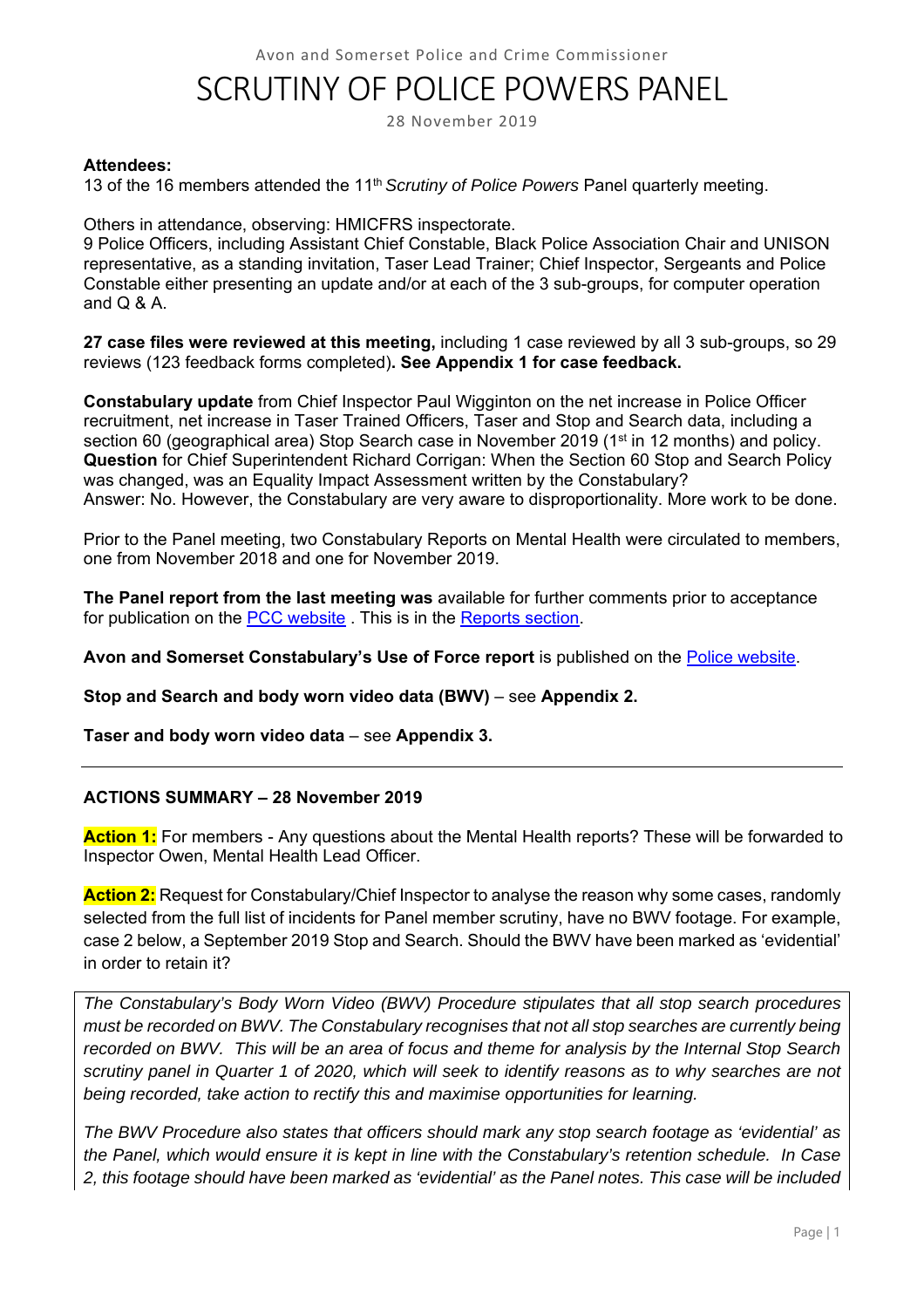*in the analysis of BWV usage due to be undertaken by the Internal Panel with regards to Body Worn Video in Quarter 1 of 2020. The findings will be reported back to the Panel.* 

**Action 3:** Request for a Constabulary response for the reasons why a Front-line Police Officer would have no BWV camera whilst on duty. Stop and Search case 3 below refers, where one Officer is not equipped with a BWV camera. Panel members would like to understand the reason.

*In relation to the Panel's request regarding why the officer in Case 3 is not wearing a body worn video camera during the incident, an explanation has been requested from the officer and their supervisor copied into the request. This appears to be an isolated issue, as the officer uses BWV regularly with no issues.* 

*As noted in the response to Action 2, the use, including the carriage of, BWV during stop search procedures, will be analysed by the Internal stop search scrutiny Panel in Quarter 1 of 2020, following which the findings will be shared with the Panel.* 

#### **AOB session**

- **Terms of Reference:** Annual review agreed change to Reporting section 9.2 and published.
- **HMICFRS observer:** Summary of the HMICFRS's role and the benefits of the Scrutiny Panel.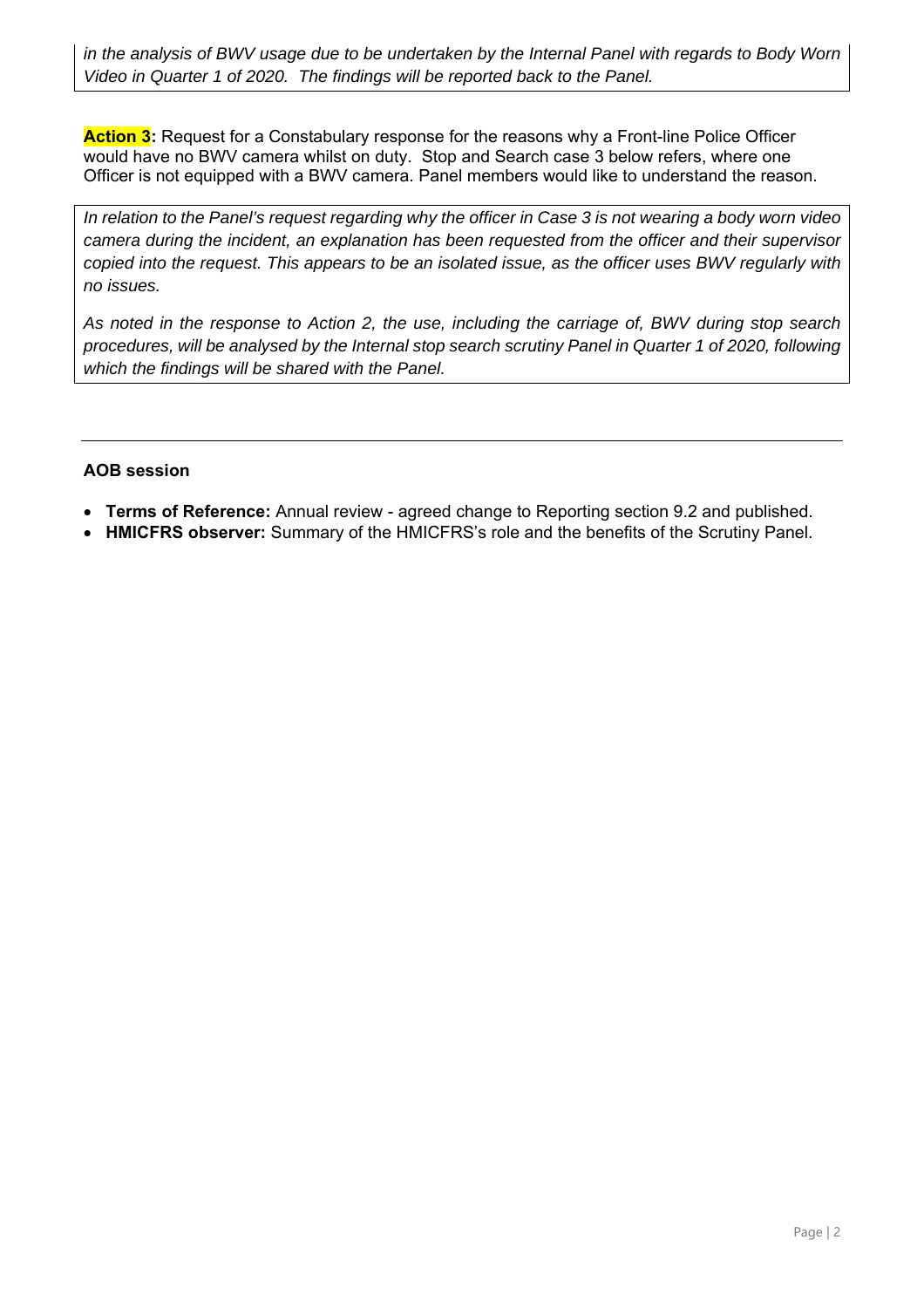# SCRUTINY OF POLICE POWERS PANEL

28 November 2019

# **APPENDIX 1**

#### **SUMMARY OF THE REVIEWED CASES**

#### **The Panel divided into three groups to review the cases, selected randomly.**

Randomly pre-selected Police incidents/cases were reviewed within the 3 categories of:

- 1. Taser deployment;
- 2. Spit & Bite Guard use;
- 3. Stop and Search, within the Panel-requested three sub-categories of:
	- i. an under 16 year old is searched (u16);
	- ii. more than jacket, outer garment and gloves removed (>JOG);
	- iii. the subject is Black, Asian or in an ethnic minority (BAME).

Panel members reviewed the associated narrative from the Police *Niche* database and Control Room *Storm* logs, as well as the Body Worn Video (BWV) footage. Cases were selected within the months of September, October and November 2019.

Members reviewed **27** cases within the following categories:

- Stop and Search under 16 years old (u16): **2**
- Stop and Search BAME: **4**
- Stop and Search removal of more than Jacket, outer garment and gloves (>JOG): **4**
- Taser deployment: **11** (5 x fired, 4 x red dot, 1 arc, 1 aimed);
- Spit & Bite Guard use: **6**.

#### **PANEL CASE REVIEWS and CONSTABULARY RESPONSES**

The member feedback form's 5 questions are all either blank or positive unless stated otherwise:

If force was used, was it appropriate?

Did the Police make correct decisions throughout this episode?

Was the Police behaviour free from any stereotyping or assumptions?

Was the incident free from demonstrable discriminatory behaviour?

Does the behaviour need further investigation?

#### **1. Stop and Search cases (10 incidents reviewed)**

**Note:** The GOWISELY acronym is a reminder to a Police Officer of the information that must be provided (in any order) to a person (subject) when the Officer performs a stop and search. 'GOWISELY' stands for:

#### G: **Grounds for the search**;

- O: Object the officer is searching for;
- W: Warrant, particularly if the Officer is in plain clothes;
- I: Identification, proof that the Officer is indeed a Police Officer;
- S: Station to which the Officer is attached;
- E: Entitlement, any citizen being searched by a Police Officer is entitled to copies of the paperwork;
- L: Legislation, the legal power which gives the officer the right to stop and search;
- Y: YOU are being detained for the search or for the purpose of… i.e. informing the person in clear terms the purpose and nature of the search.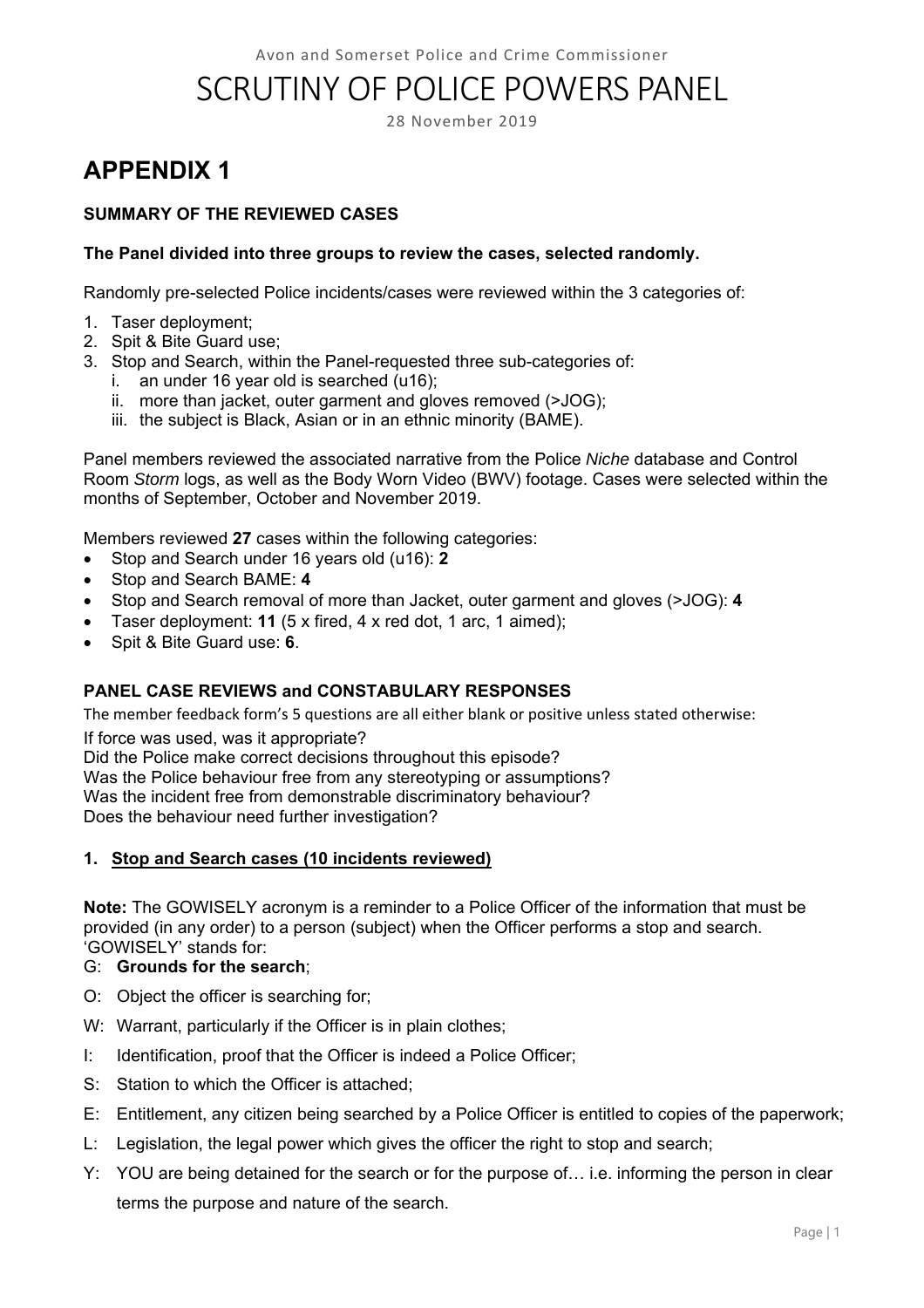#### **Case 1: Stop & Search of an under 16 year old (15 year old boy). 1/9/2019. Bristol North. Section 23 drugs.**

A member of the public calls the Police about 3 teenagers by the Docks, one asleep and could fall into the water. They appear to be under the influence of drugs, empty drugs bags beside the boy. After being checked by a Paramedic, cannabis is found. The Officer search is for additional controlled drugs.

Officers are calm, polite, gentle and reassuring. Stop and Search is appropriate and the GOWISELY items are all stated (see above) and explained in child-friendly language, making sure that the boy understood. A good example of Police Officers working with these children. Welfare issues flagged. There may be child safeguarding issues beyond the Stop and Search incident. A positive outcome: Cannabis grinder in boy's pocket.

*Constabulary response: The Panel's feedback and comments are noted with thanks. In relation to the observations regarding safeguarding issues, following the Stop and Search the officer submitted a safeguarding referral to the Lighthouse Safeguarding Unit. The Youth Offending Team were also involved in the Out of Court Disposal determined by the Bristol Youth Panel, who will have also had safeguarding as a key consideration in their decisions and actions.* 

#### **Case 2: Stop & Search. Under 16. 14/9/2019. South Glos. Section 23 misuse of drugs Act 1971.**

The record states it is an 8 year old girl. However, this appears wrongly categorised as it seems to be an 18 year old female. There is no BWV, at the Officer's discretion. A positive outcome is recorded: Drugs itemiser.

See Action 2 above. Request for Constabulary/Chief Inspector to analyse the reason why some cases, randomly selected from the full list of incidents for Panel member scrutiny, have no BWV footage. For example, this September 2019 Stop and Search incident (where the DOB was also incorrectly recorded and the person was an adult, not a child).

**Organisational learning actions theme:** Implications of data input quality. Age incorrectly recorded (DOB recorded as 2010 but should be 2001) so a risk of skewing the data. Panel member request: An additional dropdown box to record the reason for the Officer's discretion not to use BWV is requested.

*Constabulary response: Thank you to the Panel for their comments in relation to this incident. The issue of data input quality is not unique to Stop Search and the Constabulary recognises the risks involved in incorrectly recording data. The Data Quality Team is actively looking to address this on a Forcewide level, however, in relation to Stop Search specifically, this falls under part of the work being undertaken by the Internal Panel in Quarter 4 of 2019 – any opportunities to maximise organisation learning in this area will be shared accordingly. Regarding this specific incident, both officers and their supervisor have been made aware of the Panel's feedback.* 

*Regarding the Panel's request for an additional dropdown box to be added for officers to record the reason for selecting discretion not to use BWV, this will be fed into the analysis of BWV being undertaken by the Internal Stop Search Scrutiny panel in Quarter 1 of 2020, referred to in the Constabulary's responses to Actions 2 and 3 above., who will report back to the SPPP.*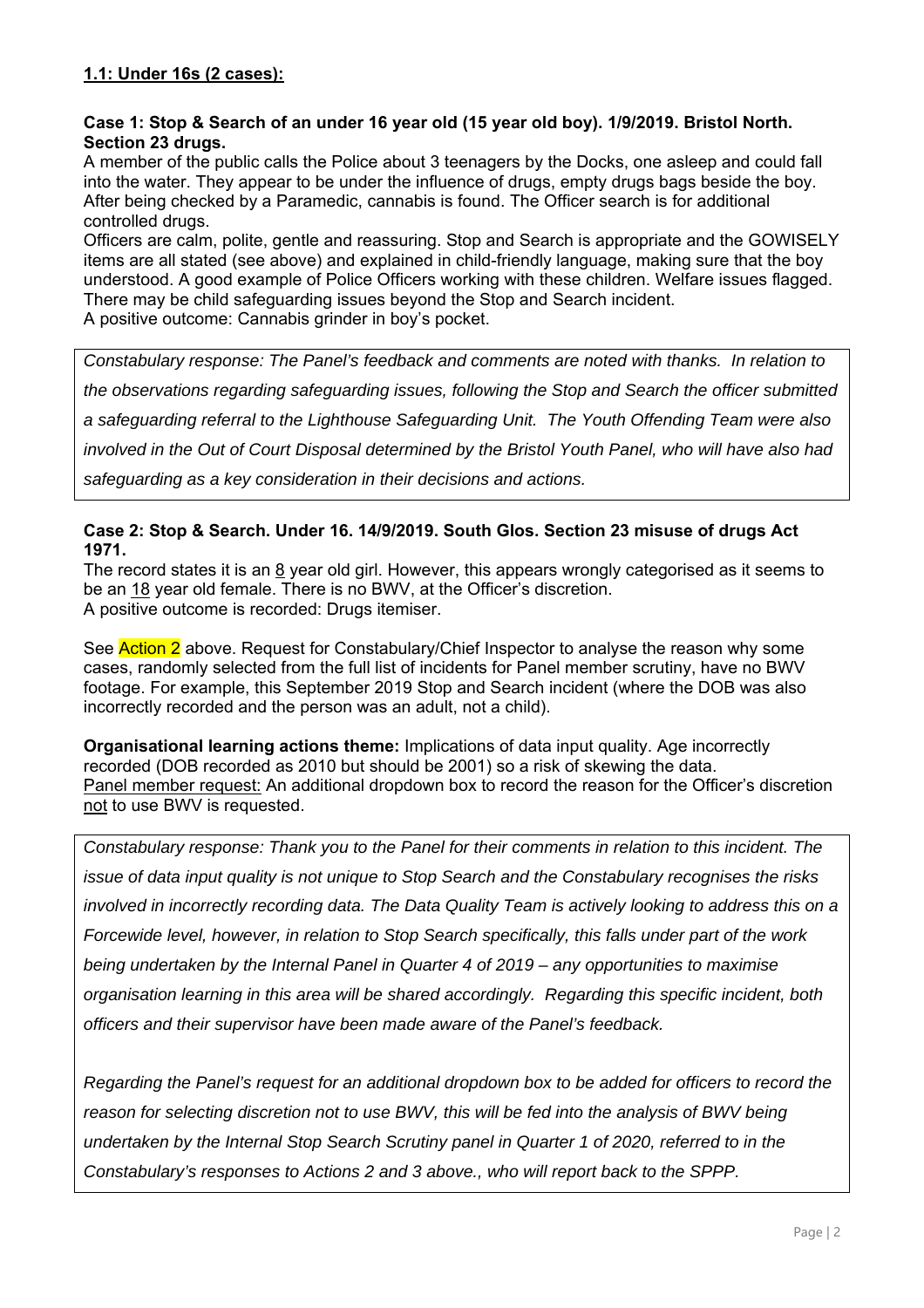#### **1.2: Stop and Search – removal of more than Jacket, outer-garment & gloves (>JOG) – 4 cases:**

#### **Case 3: Stop & Search >JOG. 3/11/2019. Somerset East. Section 1.**

**Vehicle and occupants linked to weapons and burglary via intelligence reports.** 

Officers have seen a 4x4 vehicle and stopped it based on intelligence about weapons. The occupants are told that they will be searched and the grounds are clearly stated. Easy chat that they would be on their way after the search. One search reveals a needle. The car search finds a Taser. All are arrested for possessing a prohibited item.

Excellent, calm, easy going approach. Very professional and effective in keeping the situation well under control. The weapon is found and the arrest is straight forward.

Compliments to: Officer Mark 279 SPALDING, commended by Panel members for his de-escalation skills and asking good questions.

**A very good BWV example for Officer Training material.** 

**Organisational learning:** One female Officer did not have her BWV camera. Perhaps it was on charge?

See Action 3 above. Requesting a Constabulary response for the reasons why a Front-line Police Officer would have no BWV camera whilst on duty.

*Constabulary response: The Constabulary thanks the Panel for their feedback, including positive comments, relating to this incident. As noted in the Constabulary's response to Action 3 above, the officer seen not to be wearing a BWV during this incident has been contacted and an explanation requested in relation to her not having her camera on her body armour. The Panel's compliments have been passed to the officer identified for his de-escalation skills.* 

### **Case 4: Stop & Search >JOG. 5/11/2019 9.15pm. Bristol E/Central area. S.23 drugs Intelligence-led Stop Search re: drugs. Plain clothes Officers.**

Suspicious behaviour and saw an exchange.

The Officers are professional, calm, patient and skilled throughout. Well controlled searches of 2 people. Good use of GOWISELY, the Officers identified themselves, explained why they were stopping and searching the people and repeated this in a clear way. Sharps are declared by one person and the Officer takes appropriate care.

*Constabulary response: Thank you to the Panel for the feedback, including the positive comments in this case.* 

#### **Case 5: Stop & Search >JOG (& BME). 1/9/2019 (& 29/10/2019). N. Somerset. s.23 drugs. Intelligence-led re: Address being cuckooed. Male linked to drug supply.**  [Not an on-street Stop and Search].

Male hiding under a duvet in house. (not seen on BWV which starts later)

The Officer is calm and there is good engagement at the outset. The Officer says that it is the "formal order" but doesn't state the GOWISELY items. The Officer has reminds the male that they have met previously. The search is conducted in silence.

The Officer obtains Police information that this male is currently 'Released under investigation' (RUI) for the same issue of drugs supply. A positive outcome as money is found.

**Question:** Why was the male handcuffed as there were no threats - it is drugs and not weapons?

**Common organisational learning point:** Switch BWV on earlier, speak aloud, to provide a better understanding of the build-up to the incident.

*Constabulary response: Thank you to the Panel for their feedback in this case. The early switching on of BWV is a common theme that is raised to officers through training. In relation to the observation that the officer should speak aloud so as to provide a better understanding of the build up to the incident, having reviewed the footage it appears that the officer speaks clearly in explaining the circumstances of their attendance in the presence of the property occupier. This is done with the male who is searched present, who hears the explanation of the officer, namely that there was intelligence of cuckooing taking place at the address, that the occupier allowed officers in consensually and the male was found hiding under the duvet. What appears to be missing in this*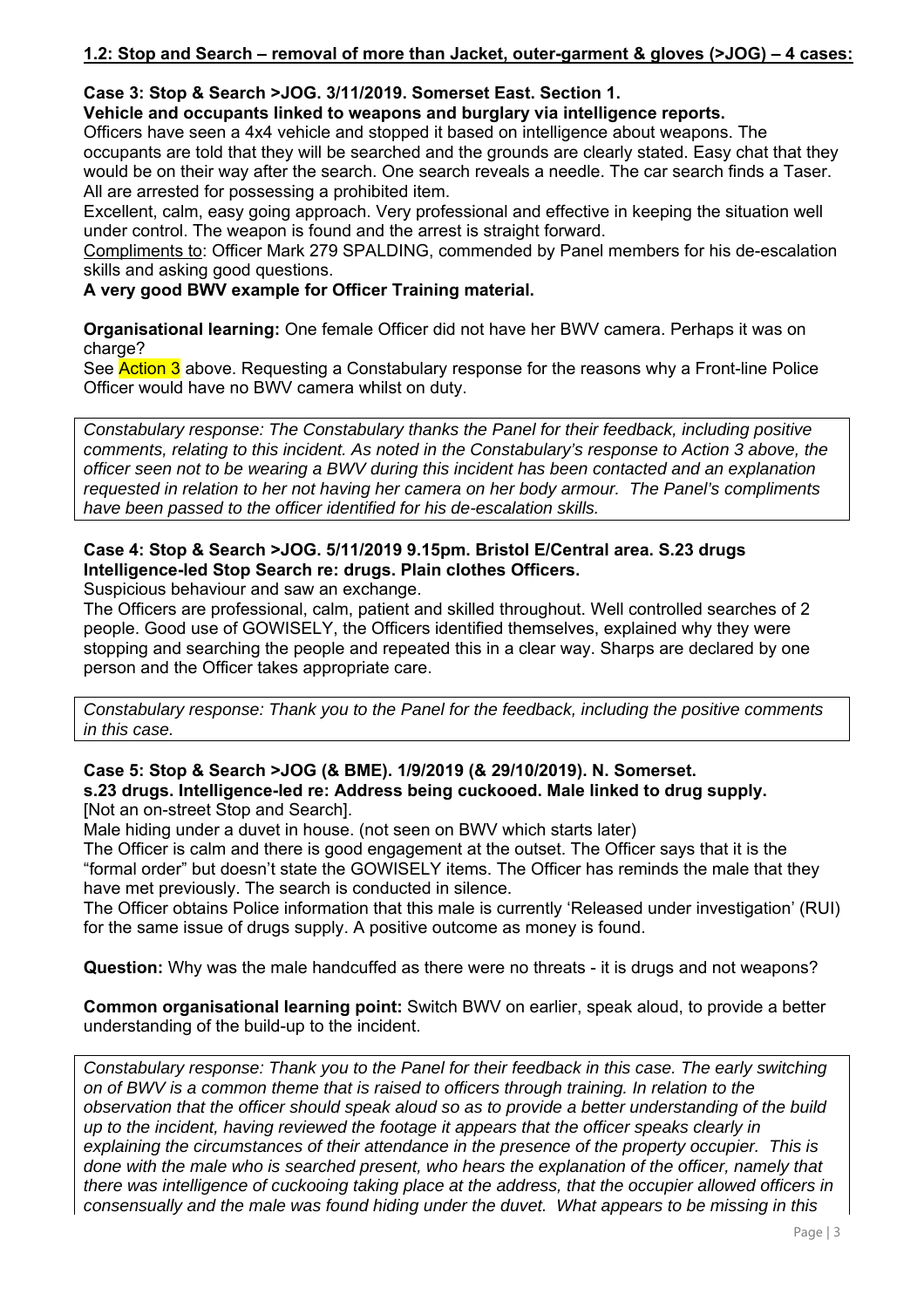*case, either because it was not explained or was verbalised prior to the switching on of the officer's BWV, is GOWISELY (the grounds of which would obviously include the circumstances). This has been fed back to the officer involved.* 

*In relation to the handcuffing of the male, officers have a specific power under s.23 of the Misuse of Drugs Act 1971 to detain a person for the purpose of searching them. This covers the use of force to do so, including handcuffing a person. As with all uses of force, they are for each individual officer to justify, however on this occasion, as is common with searches for drugs, they are to prevent persons from concealing, damaging or destroying items that are being searched for. Therefore, the absence of threats are not unusual in searches conducted under s.23 Misuse of Drugs Act.* 

#### **Case 6: Stop & Search >JOG. 16/102019. 7.45a.m. Bridgwater. s.23 & s.1 Intel-led address connected to county lines drug activity.**

[Not an on-street Stop and Search].

Once the situation calms, the Officer clearly explains the reasons for the search to the suspect inside the property. These are appropriate grounds. The Officer's database information ascertains that the male (who is not cooperating with the Officers) has a London address (the male couldn't remember his home address in London and gave a false surname). Good use of BWV when searching the suspect's bag.

One Officer initially appears aggressive, with his hands on the suspect's throat (an acceptable pressure point – mandibular angle pressure?). There is a struggle and disappointingly the BWV does not capture what happens when another occupant says that he has been punched in the face by the Officer. The male suspect is sat on the sofa and moves his hands behind his back. The Officer is concerned that he is either concealing something or is reaching for a weapon. This could explain the Officer's aggression or high adrenalin level. The Officer says there is a knife, baseball bat and an iron bar by the sofa.

#### **Question: Is an aggressive approach more likely to result in compliance? What is the important points of de-escalation training.**

*Constabulary response: Thank you to the Panel for their comments and feedback in this case. As to whether an aggressive approach is more likely to result in compliance, each situation and case is different, individuals react differently and information and intelligence available will vary between incidents. What is essential is that officers use the National Decision Model, of which use of force (or lack thereof, where de-escalation techniques are employed) forms part of the Powers and Policy section.* 

*In relation to the Panel's observations regarding the officers' approach and actions taken, from the start of the footage it appears that the officer has concerns for what the male is concealing. Not knowing what may be being concealed (the officer states it may be drugs or a weapon) in conjunction with the male's refusal to follow the officer's instruction to take his hand out from behind his back, may have increased the officer's adrenaline level, due to fears he may be about to be assaulted with a weapon.* 

*The officer is clear with his instructions for the male to show him his hand, the intensity of which increases as the officers struggle with the male (including the use of a swear word, which I suspect is indicative of the high adrenaline level). Once the male is under control, the officer explains the reason for the use of force and appears to try and de-escalate the situation.* 

*De-escalation is an essential piece of training that will continue to be rolled out to frontline officers in 2020. The important points of de-escalation training are learning and supporting officers in managing challenging situations in a way which seeks the best outcome for everyone and understanding some of the broader potential consequences of their actions.* 

*De-escalation techniques in this case may have resulted in the male accessing the knife, iron bar and baseball bat found by the side of chair in which he was sitting, and being able to use it against the officer(s), had they not taken a more direct and robust approach.*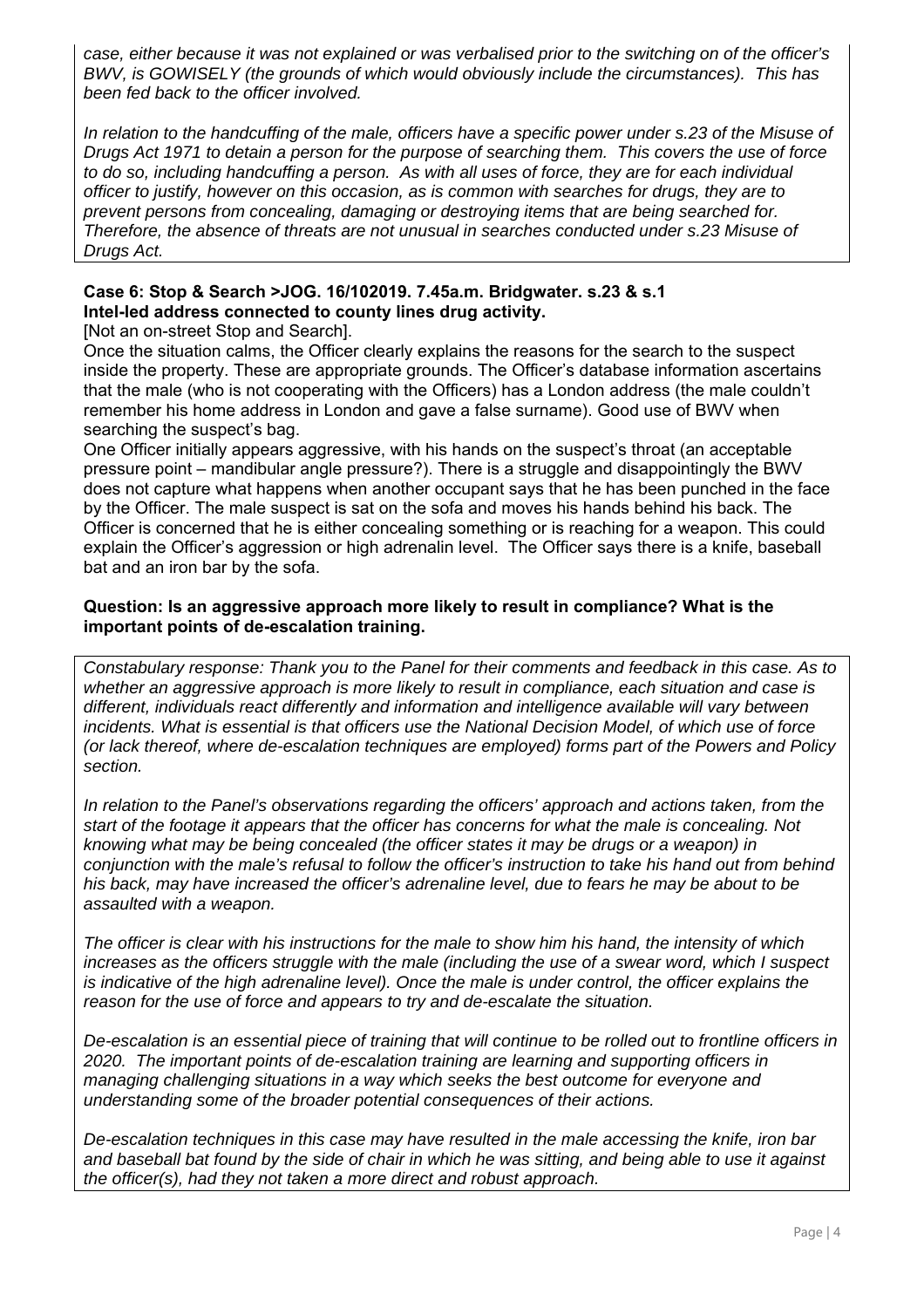#### **1.3: Stop and Search of a Black, Asian or Minority ethnic person (BME) – 7 cases:**

#### **Case 7: Stop & Search BME. Bristol. 7/11/2019. s.23 misuse of drugs Act. Male seen by Officers in Portland Square walking towards a female and exchanging something by hand, putting something in his pocket then walking away.**

Good GOWISELY items explained by the Plain Clothed Officers and the people explain what had happened. Professional and courteous search of the female. The search of the male is also well done, considering his demeanour. The male is restless but the Officers remain calm and professional. The Officer reflects back the same type of words as the male, which helps the situation. There is good collaboration between the Officers.

*Constabulary response: The Constabulary thanks the Panel for its feedback and positive comments, which have been passed onto the officers involved.* 

#### **Case 8: Stop & Search BME. 1/9/2019. Bristol North. s.13. Officers suspect drug use by males in a dark alleyway, away from the main nightlife.**

All positive points. A friendly, collegial atmosphere between the Officer and the male stopped and a good mutual respect. GOWISELY items well stated. Good attitude in the way the Officer talks to the male, using a polite, fair and pragmatic approach. The male suspect is cooperative and admits having cocaine.

A positive outcome – cocaine found. Drug Education Programme and no prosecution.

**Question:** How is the ethnicity category decided? The male doesn't appear to be BME. Panel member concern about data quality and skewed positive outcome statistics for BME people if the male isn't BME.

*Constabulary response: Thank you for the Panel comments, which include the way in which the officers conducted themselves throughout. In relation to the Panel's question about how the ethnicity category is decided, there are two categories – firstly the self-defined ethnicity (SDE) of the person being searched, and secondly, the officer defined ethnicity. Both are to be chosen from predetermined lists, and whilst a person can refuse to provide an SDE (in which case there is an option to record 'Not Stated'), officer defined ethnicity is a legal requirement under Code A of the Police and Criminal Evidence Act 1984.* 

*The officer defined ethnicity is based on the officer's own visual observations and there are less categories available to officers to choose from, as their definition is made on visual observations alone, i.e. officer defined ethnicity has only one category for persons perceived by the officer to be 'Black'. SDE has three categories, 'Black – African', 'Black – Caribbean' and 'Any other Black background'.* 

*In relation to the ethnicity being incorrectly recorded in this case, I have reviewed all three stop search reports and all have the male's ethnicities recorded as 'White – North European' by the officers, which appears consistent with the BWV footage.* 

#### **Case 9: Stop & Search BME. 1/10/2019. 10.15p.m. S. Glos. s.1. A burglary had occurred on this road. The description matches a prolific offender: Dark hoody, tracksuit bottoms, holding a plastic bag.**

Good BWV footage. Good introduction and explanation of the stop and search by the very polite Officer. The search itself is good. However, the reason is poor. Better intelligence is necessary for a more robust grounds for the search than "staring at Police car, very aware". This is an unsatisfactory reason for a search, although is it accurate. The Officer did not say "you match the description of a suspect". Although one Panel members considers the description to be thin and the search 'pot luck', as no one else is around and the male is walking away from the location. The outcome is positive: A small amount of cannabis is found.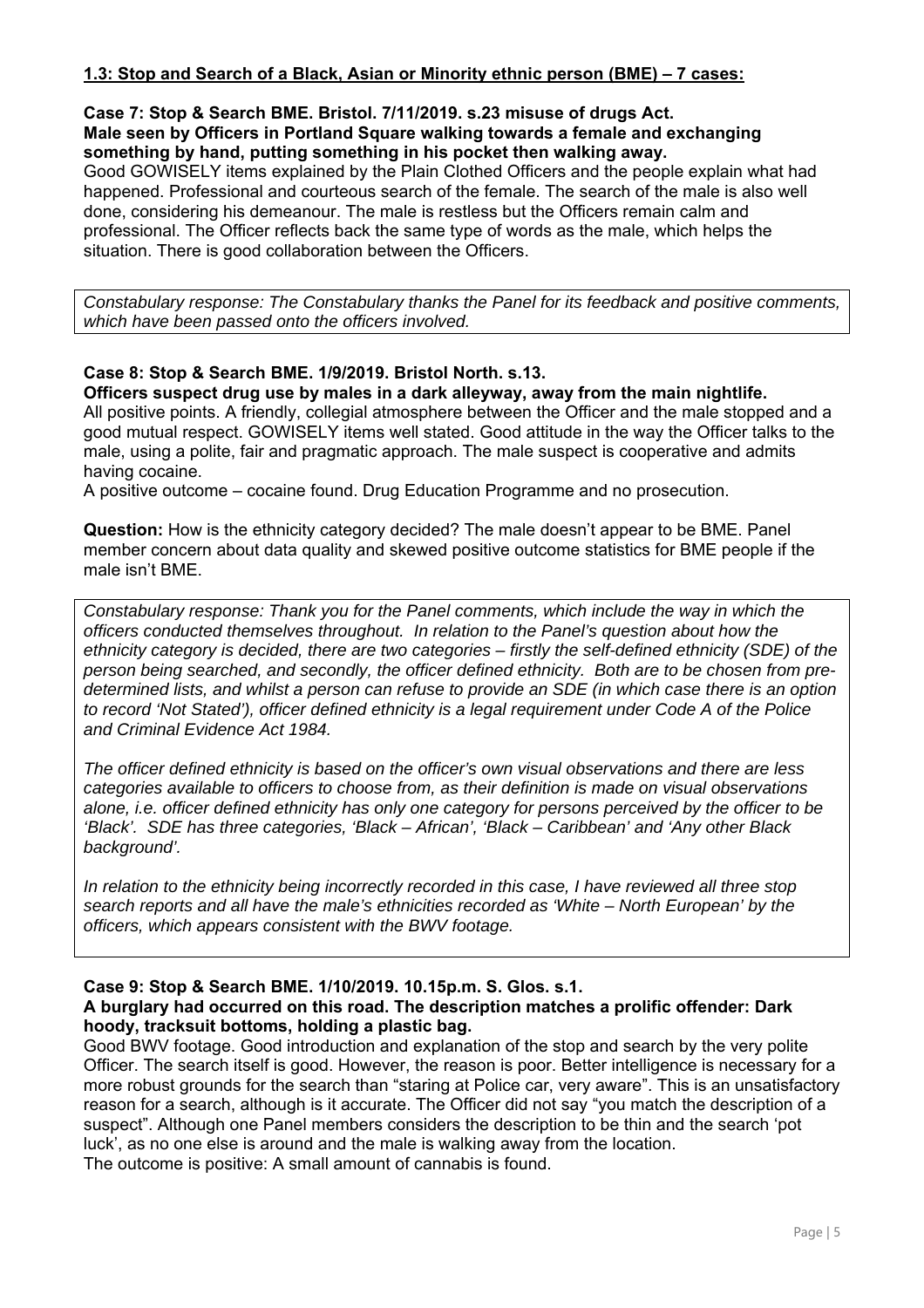#### Panel member feedback form 5 questions:

- 1. If force was used, was it appropriate? N/A Stop & Search
- 2. Did the Police make correct decisions throughout this episode? **Yes (3)**; insufficient information to make a definite decision (1).
- 3. Was the Police behaviour free from any stereotyping or assumptions? Yes (2); No (1); unsure (1).
- 4. Was the incident free from demonstrable discriminatory behaviour? **Yes (4)**.
- 5. Does the behaviour need further investigation? **No (3)**; unsure (1).

*Constabulary response: Thank you for the Panel feedback including the positive comments about the use of BWV and the way in which the officers conducted themselves throughout the search. Training has been delivered and was refreshed in October 2019 by the Constabulary in relation to what constitutes reasonable grounds and the role of intelligence in forming them. The Panel's observations regarding the grounds of this search have been fed back to the officers' supervisor so that he may debrief the incident with them.* 

#### **Case 10: Stop & Search BME. 31/10/2019. Bristol East/Central. s.23 Male seen loitering outside shop throughout the evening and makes off which Officers attempt to stop him. Intelligence-led search – the shop is linked to drug dealing.**

Lots of BWV for the chase, stop and search and arrest. However the audio and visual quality of the BWV footage is poor. The speech can't be heard. The grounds for the search are clear. The intelligence is good to base the stop and search which is straightforward. Good BWV footage of drugs received.

A positive search. Suspected drugs found. The male is detained.

#### **Operational policing point:** The female Officer handles the drugs without gloves.

*Constabulary response: Thank you to the Panel for their comments and feedback. The officer whose BWV captured the incident has been contacted regarding the poor audio and he has confirmed that this was a technical issue with the camera. His camera has since been replaced. Regarding the female officer handling the drugs without gloves, this appears to be an oversight on the officer's part – from personal knowledge, I know this officer to be diligent and experienced in conducting s.23 Misuse of Drugs Act searches as an NPT officer, so believe this to be a slight oversight on this occasion.*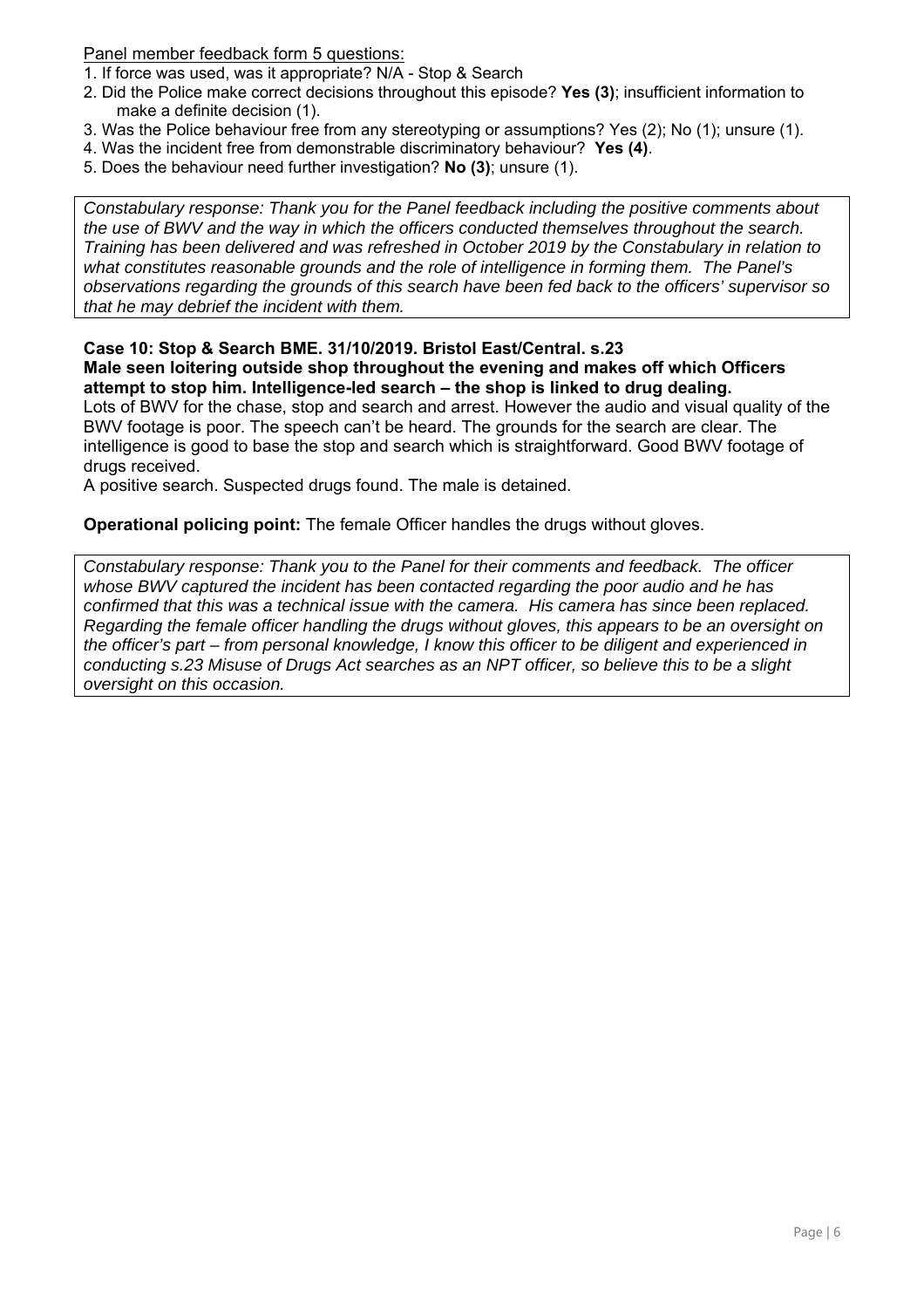#### **2. Spit and Bite Guard use (6 cases reviewed)**

#### **Case 11: Spit & Bite Guard use. 7/11/2019. Call to Supermarket, Taunton. Arrest.**

A man is detained by Store Security Staff for stealing. The man is arrested and when he is in the Police car he spits (off camera). The Spit & Bite Guard is then applied.

The arrested man is seen to be aggressive and both Officers are in control, calm and professional. However the Spit Guard application is not seen because this Officer in the rear of the vehicle doesn't have his BWV camera switched on.

*Constabulary response: Thank you for the panel feedback in relation to this case. I note this has been reviewed as a suitable use of the spit guard due to the male's demeanour. The panel have commented that the officer in the rear doesn't have BWV camera – this appears to be a technical issue with the footage showing as being recorded, but not available to view. This appears to be an isolated issue, with the officer using BWV regularly with no issues.* 

#### **Case 12: Spit & Bite Guard use. 2/11/2019. Bristol. Female phones Police to report violence by her partner. Approx. Midnight.**

The male suspect is drunk and shouting in the street and his father tries to calm the situation. The man's child is also in the female's parked car. The suspect is aggressive, uncooperative and abusive. The Officers are calm and more than patient throughout, letting the man's father try to help but they take control when required. The Officer warns about Taser use, it is fired but is ineffective. After the man is arrested for being drunk and disorderly he spits at the Officer. The Spit Guard is then applied and it is used fairly and appropriately.

No negative points about this Spit Guard use.

*Constabulary response: The panel feedback including positive comments is noted with thanks.* 

#### **Case 13: Spit & Bite Guard use. 7/11/2019. Approx. 10p.m. Report of domestic incident. The male partner is smashing things up at the home address.**

The male suspect is very aggressive, threatening to do all sorts to the Officers. The man also has a knife.

The Police Officer has a very calm voice and is professional throughout the incident. There is also good team work, with only one Officer talking at a time. The male suspect refuses to stand back, pushes past the Officer and is arrested for assault. The male bites the Police Officer and the male is taken to the floor and restrained. The Officers stay in control the whole time and this is an example of a very good cooperation between both Officers, despite the suspect continually being aggressive. The knife is removed from the male's back pocket.

Compliments to the Police Officer for switching on BWV straight away.

*Constabulary response: The panel feedback including positive comments is noted with thanks.* 

**Case 14: Spit & Bite Guard use. 1/9/2019. Approx. Midnight. Bridgwater, Report of domestic violence and criminal damage at Gloucester Road, Bristol. Members of the public also calling Police to describe the male who is running down a residential road in Bridgwater, shouting and foaming at the mouth.** 

Foot chase and arrest of male suspect. An Officer is bitten by the male but the Officer remains calm. Panel members wish to commend Officer 4972 V. ANTHONY for good de-escalation from the start and for being so calm throughout the chase and incident. The male suspect is also restrained well. He is panicking but the male Officers try to calm the man down during this restraint. An excellent example of Officers working well together to calm the situation and prevent a more harmful situation.

**Question:** Why is the Spit & Bite Guard not used earlier, given that the male has already bitten a Police Officer? Panel members are concerned about the Officer's welfare, having been bitten and not seeking first aid.

**Organisational point:** Police use of the term 'ABD'\* but not by medics. Should there be a unified term to facilitate communication between these agencies?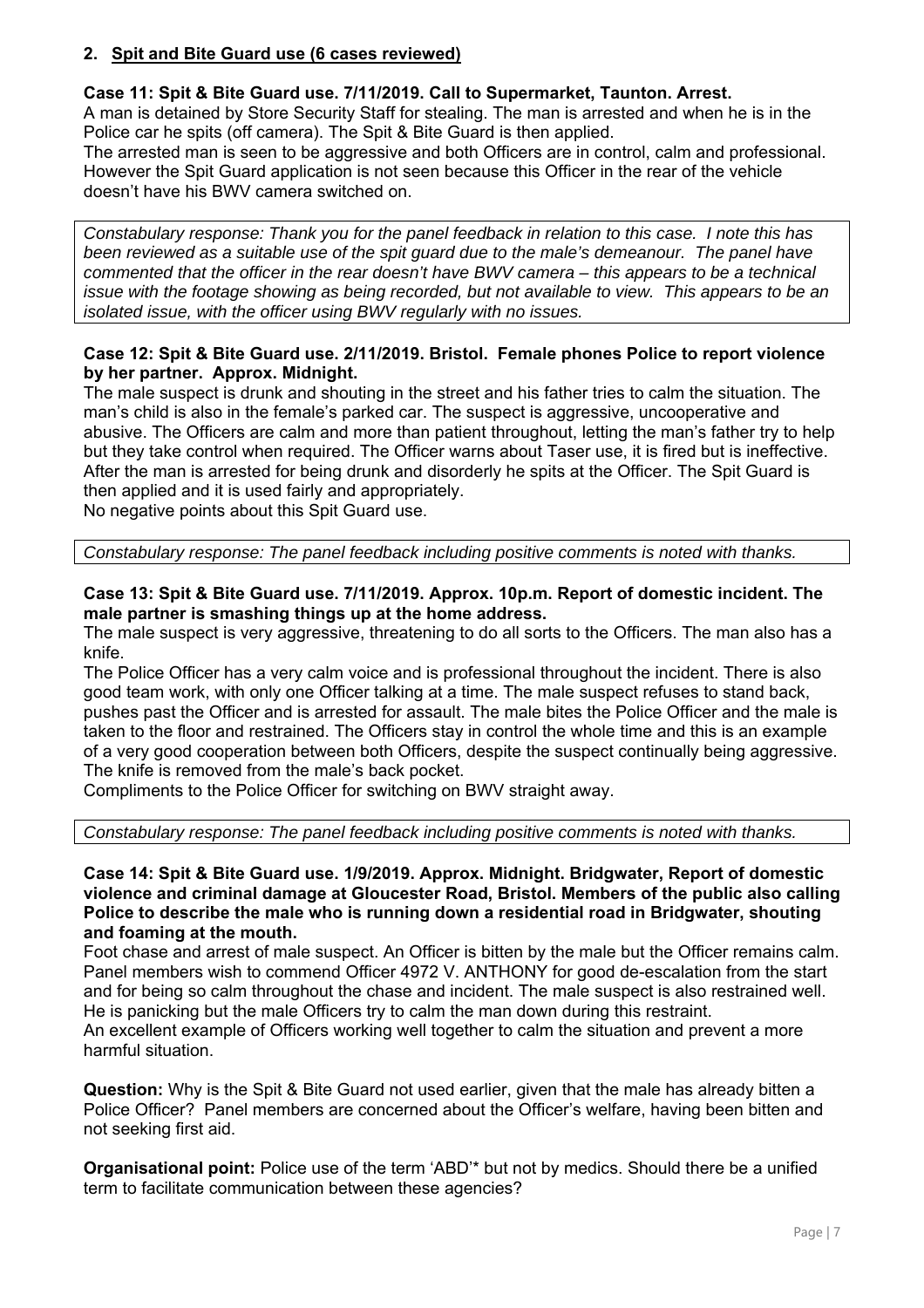[Note\*: **Acute Behavioural** Disturbance (ABD), also known as 'Excited Delirium' **or Acute Behavioural Disorder**, is a medical emergency. Common causes include use of stimulant drugs, such as cocaine and exacerbation of underlying mental health disorder. (Gillings *et al.*, 2016) – College of Paramedics website.]

*Constabulary response: Thank you for the panel feedback. I have noted the feedback and agree with the calm approach from the attending officers – I have fed this back to the officer noted. There may have been some confusion upon viewing the footage, however, at the point the male tries to bite officers, the bite guard is applied. This would seem to be at the appropriate time. The point raised by the panel in relation to ABD is a valid one. Inspector Jon Owen has previously raised this issue through the College of Policing, National Police Chiefs' Council and with senior executives at the ambulance trust to try and come to a shared position on this topic. In the meantime, he has issued guidance to all Police officers regarding how to deal with this, and to obtain the appropriate support from ambulance services.* 

#### **Case 15: Spit & Bite Guard use. 4/10/2019. Approx. 8.30 a.m.**

Transport to Keynsham Custody Unit after a Warrant for failure to attend court. A man well known to Police, with a history of being violent to Police and being suicidal. The man is spitting but the BWV doesn't show the Spit Guard being applied, only when it is on. However, it appears to Panel members, as far as can be seen by the BWV, to be proportionate use of force. Positive points: Officers are negotiating and there is lots of talking, to explain the situation. Lots of time taken to speak with the Detainee and Officer fairness shown to the arrested male who refuses to get out of the Police van when it arrives at the Custody Unit. The male is carried into the cell and the BWV audio indicates that the male bites an Officer. Again the audio indicates that the male also

tries to bite another Officer as the handcuffs are being removed. The spit guard comes off. The male tries to bite the Detention Officer in the Custody Unit cell. The Officers exit the cell and close the door.

*Constabulary response: The panel feedback including positive comments is noted with thanks.* 

## **Case 16: Spit & Bite Guard use. 5/10/2019. 2 a.m. Outside a Bristol night club.**

**Police called to a Public Disorder. Male is verbally aggressive and spitting at people.**  Good capture of the incident on the BWV footage. Officers are calm, polite and controlled, despite the hostile and potentially violent suspect. The Officers have very good communication skills and try to de-escalate the situation outside the club. After the male spits the Spit Guard is appropriately used. Police radio checks clarify that the male is additionally wanted for threats to kill. The male suspect is arrested, handcuffed and searched. As the male is placed in the Police vehicle he spits at the Police Officer. Handcuffs are then replaced to his back and he is placed in a Police van instead. There are no negative points.

*Constabulary response: The panel feedback including positive comments is noted with thanks.*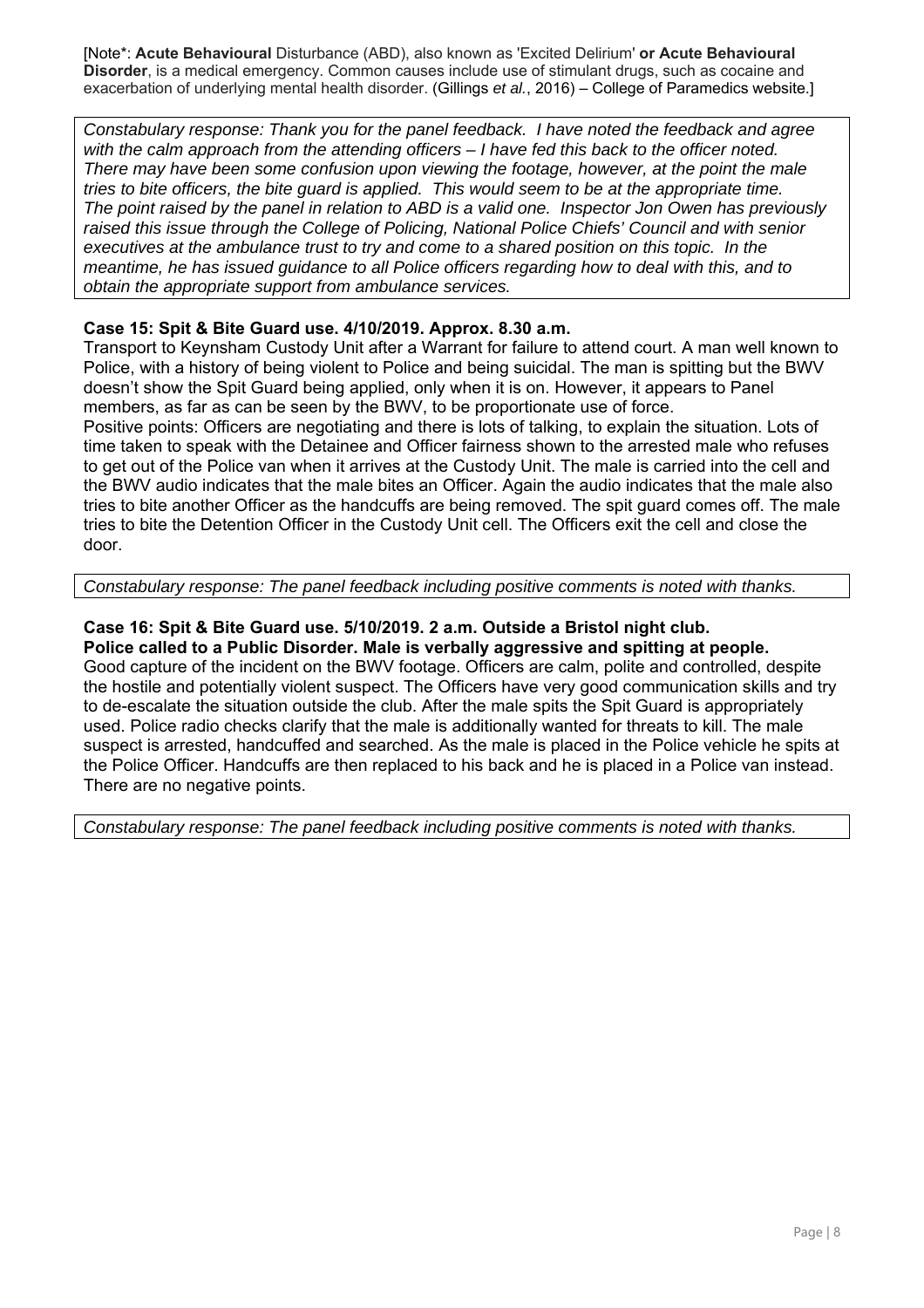#### **3. Taser deployment (11 cases reviewed)**

#### **Case 17: Taser (fired). 5/10/2019. Bristol East/Central area.**

**This Stapleton Road case has been reviewed by each of the 3 sub-groups.** 

**Police called to a report of 3 males fighting. Assaulted victim gave a description.** 

Police attendance is based on a correct call to the Police and good intelligence. The victim has blood on his shirt.

Positive points: The Police Officers were focussed and committed to quickly approaching and detaining the alleged offender. The 'green jacket' description was confirmed initially with the victim. It is understandable why the man is Tasered, but not the approach. The Officer correctly puts the Tasered man on his side when on the floor of the shop. A good, genuine and sincere apology is given by the Police Officer that the wrong description was heard and it was a case of misidentification. The man is de-arrested. Very good after-care. The Offices couldn't do more for him. The Officer's subsequent actions correctly slowed down, trying to find out the correct description of the third male in the fight and the correct description of the male who physically attacked the victim. The Officers have compassion for the incorrectly Tasered man and offered a lift home. However, the mistake was already made.

The correct offender (victim's second description: "No hair. No top.") is detained by other Police Officers.

Panel members acknowledge the Constabulary comments about the Officers voluntarily notifying the Chief Inspector, the reflection and learning.

Negative points: The Officer, in the moment, is too focussed and doesn't take in/listen clearly to the description given of the offender. However, the victim's description is vague, which may be due to his shock in being injured and bleeding. Quite aggressive initial approach by the Taser-trained Officer. The Officer is genuinely trying to react fast but doesn't hear the words 'no green jacket' by the victim before pointing across the road, albeit trying to confirm the male and going after what turned out to be the wrong man. There is immediate confusion and haste.

A poor Officer introduction to the mis-identified man when inside the post office/shop. The Officer doesn't say "can we talk" or try to de-escalate the situation. The man appeared confused about what was happening and there is little Officer engagement.

The second Officer is fast to state that the male is being arrested, which escalates the situation. Taser firing is considered to be premature (if not wrong), given that the man was turning away and no risk of escape due to being inside the small shop with two Officers between him and the doorway.

The Officer also doesn't listen to the person outside repeatedly saying that this is the wrong man and not him. There is also no reaction to the citizen's comment "Be careful, he's on medication." There is a focus on getting what appears to the Officer to be the right offender. However more

training is recommended for the Officer with the Taser on clear and calm communication with citizens and also at what point in time to fire the Taser. In this case it was within minutes of speaking to the alleged offender – the mis-identified man – which appeared too fast. Some Panel members didn't consider the mis-identified man to be aggressive. He was surprised by the Police and afraid. He had mental ill-health and was on medication.

Panel members are divided on the issue of the Officer saying "what about a public order offence?" regarding the mis-identified Tasered man, in that it can suggest 'pinning something of the person'. It took a long time to get the Taser barbs out (not taken to Hospital). The Tasered man may also not have been in the right state of mind to decide that he doesn't need medical attention. Not enough sensitivity when working this area where there are community tensions with the Police.

**Questions:** Was the verbal apology to the Tasered man also made in writing by the Police? **Common themed organisational learning action:** Have the Officers (Sergeant and Inspector) had the De-escalation Training?

#### Panel member feedback form 5 questions:

1. If force was used, was it appropriate? **No (11 members)**; Yes (2 members).

- 2. Did the Police make correct decisions throughout this episode? **No (12)**; ?= insufficient evidence (1).
- 3. Was the Police behaviour free from any stereotyping or assumptions? **Yes (7)**; No (3); unsure (3).
- 4. Was the incident free from demonstrable discriminatory behaviour? **Yes (7)**; No (2); unsure (4).
- 5. Does the behaviour need further investigation? **Yes (12) A debrief and training suggested**; No (1).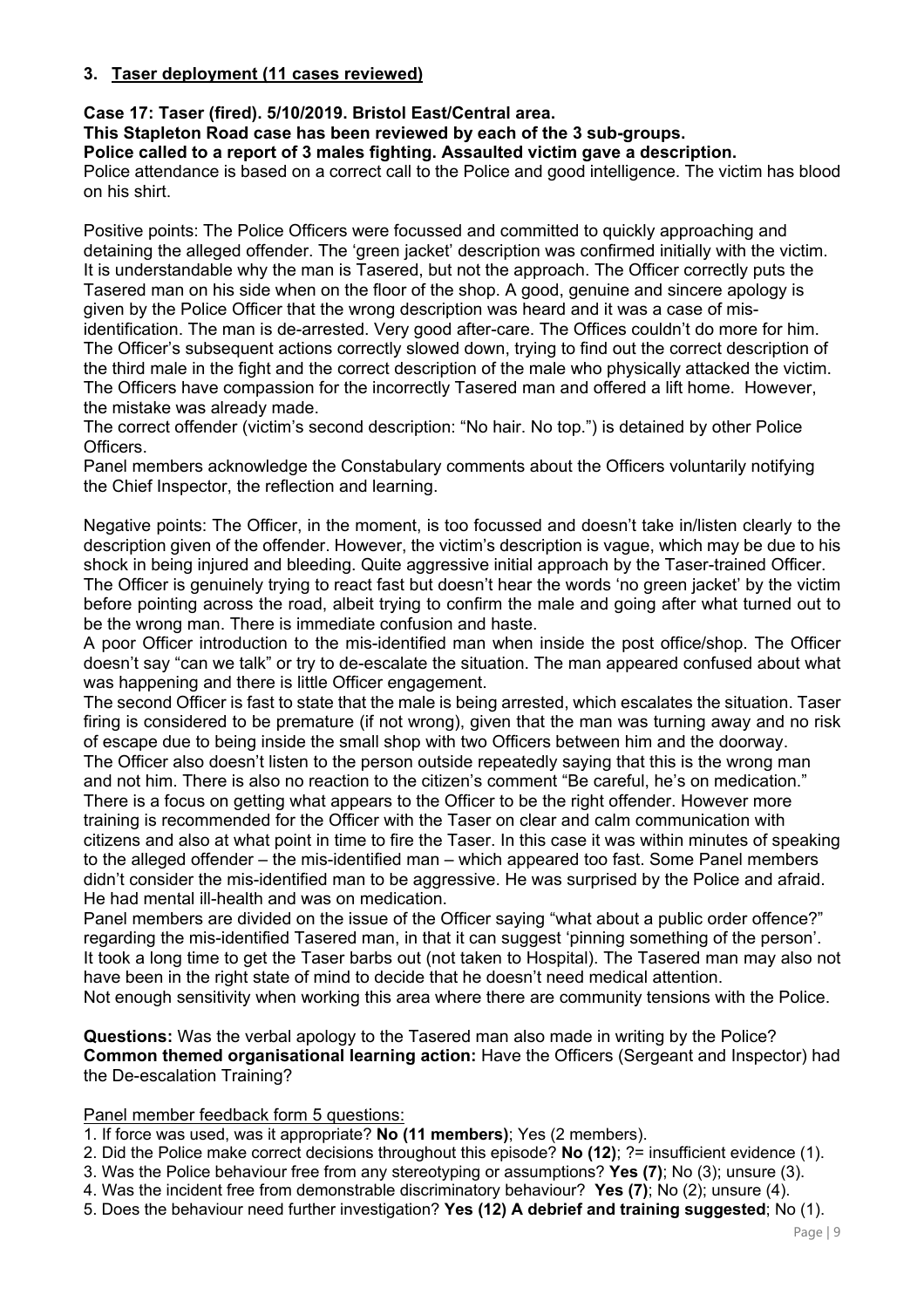*Constabulary response: Thank you for the panel comments in relation to this incident and this incident was discussed in some detail during the scrutiny panel meeting also. I have noted both the positive and negative comments, particularly regarding the appropriate use of force.* 

*As fed back at the meeting, this incident has already been subject to an internal review and a full incident debrief has taken place with both officers. The points raised by the panel were also identified through the debrief process and a learning approach was taken with the officers for* 

## *development.*

*The panel comments have also been fed back through for learning to our training department. In answer to the panel questions, there was no written correspondence between the male and the Police regarding this incident, and none was requested.* 

*The Taser officer had received the de-escalation training. The Inspector has not received the training at this time as the current priority is rolling this training out to front line PC's and Sergeants.* 

### **Case 18: Taser fire**. **1/11/2019. Bristol.**

Allegation of witness intimidation. Officers attend to arrest a man with an axe. One hand is handcuffed. He then lifts the other hand whilst being red dotted. A warning is given before the male is Taser is fired. The Officers deal with the situation very well.

Positives: Calm approach by the 2 Officers. Plenty of warning before the Taser is fired. Negatives: Inappropriate, inflammatory Officer's language, albeit under stress, is unhelpful and may have escalated the situation. The Officer says "Who do you F'ing think you are!".

*Constabulary response: Thank you for the panel comments in relation to this incident, along with the calm approach adopted by officers. I note the panel view in relation to the officer's comment – I also note that the male subject was reaching for an axe at the time stating to officers "Come near me and I'll put a F\*\*\*ing axe in you". Whilst the officer comment in response was potentially unhelpful, the officer was responding to a threat and I accept this was a highly stressful situation. As commented by the panel, the officers remain calm despite this threat and are measured in their response.* 

### **Case 19: Taser fire. 5/11/2019. Taunton**

CCTV ID of a missing Mental Health patient, brandishing a broken pool cue in the Park. The suspect does not follow Police commands. PAVA is used and then Taser is fired. Positives: Female Officer took control of the situation, used the right approach, with a calm voice and the right language. Appropriate use of force by the Officer. The suspect is subdued without injury.

The male Special Constable is commended for staying calm and helping to control the other Officer from excessive baton use.

The female Police Officer dealt with the situation exceptionally well and should also be commended.

Negatives: 4 Officers are all shouting out commands. This is confusing. The Officer with the baton/Asp who PAVA's and shouts is very unhelpful. The PAVA is ineffective on the subject. One Police Officer's voice is recommended by Panel members, staying calm and getting the attention of the subject.

Panel member feedback form 5 questions:

- 1. If force was used, was it appropriate? Yes (2); No (1); ? (1).
- 2. Did the Police make correct decisions throughout this episode? No (2); Yes (1); ? (1).
- 3. Was the Police behaviour free from any stereotyping or assumptions? Yes (4).
- 4. Was the incident free from demonstrable discriminatory behaviour? Yes (4).
- 5. Does the behaviour need further investigation? **Yes (2\*)**; No (1); ? (1).

**\*Questions:** Was it necessary for Officer 4129 to draw and use a baton? A suggested need for de-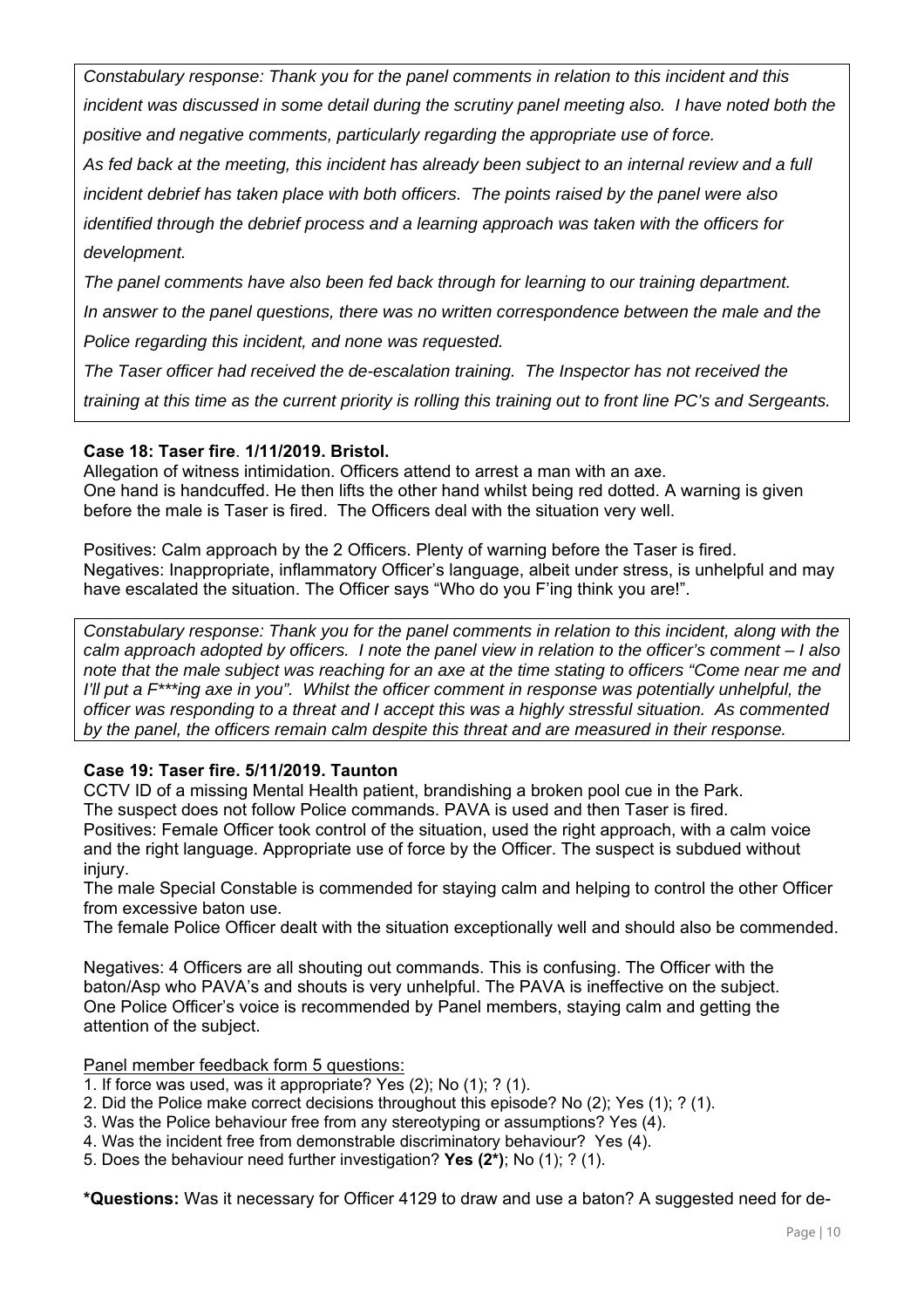escalation training.

**Common themed issue:** Mental Health services and Police multi-agency partnership working requirement when dealing with people with mental ill-health.

*Constabulary response: I have reviewed the body worn video in conjunction with the panel comments. I agree that a debrief of the incident would be useful to recognise the good work highlighted, and explore potential areas for learning. This has been completed by the team Inspector with the officers involved in this incident: The officers have agreed that there is learning to come from this incident, with the main issue identified that multiple officers communicating with the male caused confusion.* 

*The officer identified by the panel for good work has been recognised and she has assisted in developing other team members around effective communication, particularly around taking the lead as a Taser officer. This will be revisited also at annual personal protective equipment requalification moving forward.* 

#### **Case 20: Taser fired. 4/9/2019. Bristol**

#### **Concern for welfare response. A drunk male, vulnerable with mental ill-health initially calls, asking for medical assistance.**

The male comes to the door with a knife, threatening and refuses to open the door so Firearms Offices are called and there is an emergency entry into the dwelling. The man has a knife and throws it down. He is threatening suicide. Taser is fired but is ineffective, hitting the man's hand. Positive points: The Officer intervention was ok. If the Officers had more time they could have spent longer talking to the man.

Negative points: Switching on the BWV earlier would have enabled members to view the build-up of the incident. The female Officer who is shouting results in a lack of communication. Although the male subject has a knife and could be dangerous, one Panel member feels that the Police response is a bit 'over the top'. One Officer has his foot on the male subject's back when he is being compliant and not threatening once the Officers are in the property. Therefore, some members consider that inappropriate force is used. One member asks if the Taser could have been fired earlier, before the door was shut on the Officers.

Panel member feedback form 5 questions:

- 1. If force was used, was it appropriate? Yes (3); No (2).
- 2. Did the Police make correct decisions throughout this episode? Yes (2); No (2); ? (1).
- 3. Was the Police behaviour free from any stereotyping or assumptions? Yes (5).
- 4. Was the incident free from demonstrable discriminatory behaviour? Yes (4); No (1).
- 5. Does the behaviour need further investigation? No (3); blank (2).

**Common themed issue:** NHS ambulance, Mental Health services and Police multi-agency partnership working requirement when dealing with people with mental ill-health.

**Question:** Is it proportionate and appropriate to have a Firearms Officer response to someone threatening to commit suicide? Is it instead a Paramedics concern for welfare?

#### **Common themed Police organisational learning action:** Officer refresher/training on deescalation and restraint.

*Constabulary response: Thank you for the panel comments and feedback regarding this incident. When dealing with mental health issues, a partnership approach is always preferred wherever possible, with Police often not the best partner to lead.* 

*However, Police are often contacted at times of crisis for people with mental ill-health where mental health services are unable to provide the time critical intervention required. This incident reflects these circumstances with a male threatening to kill himself and the ambulance unwilling to attend without Police due to the risk posed. Upon Police arrival, the male threatened officers with a knife resulting in the arrest with use of Taser.*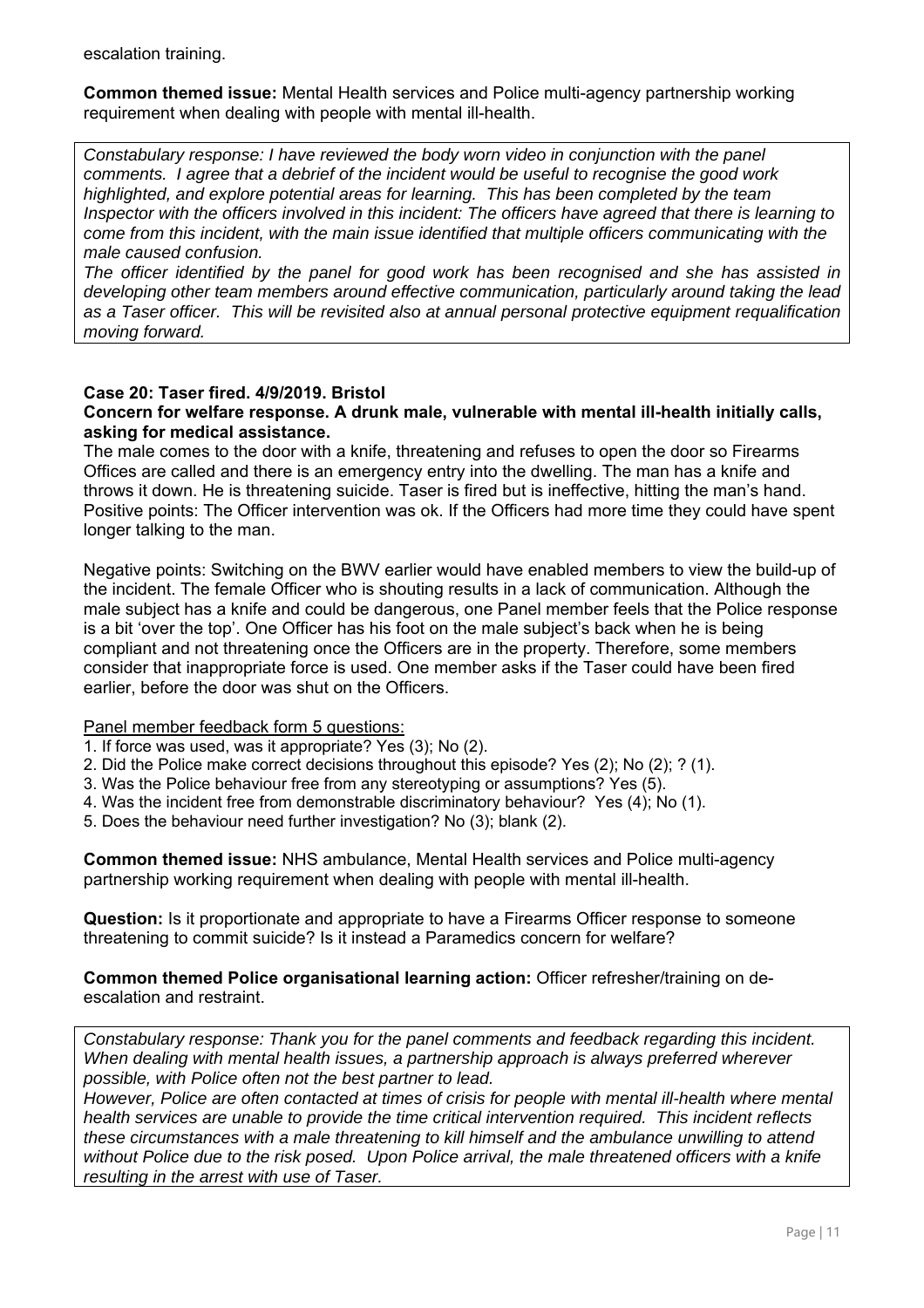*The early switching on of BWV is a common theme which is being reiterated to officers through training. The panel comments are noted in relation to whether Taser could have been fired earlier. However, this is with the benefit of hindsight whereas officers were dealing with a quick time difficult situation which they were trying to de-escalate.* 

#### **Case 21: Taser fired. 4/10/2019. Bristol. Reported noises at Supermarket, just before 4 a.m. 3 people seen leaving.**

Suspect ran into a private back garden and is pursued and stopped by firing Taser. Officer initially warns about Taser and instructs male to stay where he is. A straightforward and appropriate use of Taser to detain a fleeing suspected Burglar at about 4a.m. Care is also taken in the post-Taser firing restraint. Good footage of BWV from both Officers. Good approach from Officers whilst removing the Taser barbs. Officers are calm and respectful throughout in incident. No negative points.

*Constabulary response: Thank you for the panel comments which are noted.* 

#### **Case 22: Taser (red dot). 10/11/2019. Shop in Weston-super-Mare.**

**Report of a 6 foot tall mixed race male, possibly with a weapon** (a cake slice). A Police response but a Panel member is unaware of any reason for drawing the Taser. **Operational policing question:** BWV is only switched on at the end of the arrest. Why did none of the 4 Officers have BWV switched on for the arrest or the Taser deployment?

**Common themed Police operational learning action:** Refresher training: Switch on BWV early, before leaving the Police vehicle, talk aloud in the vehicle, before going to an incident.

*Constabulary response: Panel comments are noted with thanks. This incident was reviewed by the Force Incident Manager who authorised Taser due to information and intelligence regarding weapons. It is clear that BWV should be switched on at an early opportunity which should have happened on this occasion – this has been fed back to the officer's supervisor and this common theme will continue to form part of focus and training moving forward.* 

#### **Case 23: Taser (red dot). 30/9/2019. A fight between several people. Suspicion of an offensive weapon (a Stanley knife).**

One male throws away the Stanley knife as Officers arrive to handcuff the male. Professional Officer behaviour. The female Officer is calm and all is well conducted. There is no warning but the Taser red-dot is appropriately used due to the knife and the male suspect is subdued and compliant.

**Common themed Police operational learning action:** Switch on BWV early. There is no build-up BWV to understand the context of the incident.

*Constabulary response: Thank you for the panel comments which are noted, including the common theme in relation to BWV.* 

#### **Case 24: Taser (red dot). 1/10/2019 at 4.23a.m. Glastonbury, Somerset**

**Call to Police about a vigilante group outside the caller's house (a suspected sexual groomer, attempting to meet a child). Vigilante group possibly have weapons.** 

The Officer gives a good, clear chance for the male in the house to talk and engage. Use proportionate and preventative actions. The caller/suspect becomes un-cooperative, so the front door is forced. Officers appropriately draw the Taser and red-dot the male who is safely arrested and handcuffed for sexual grooming. A well-managed situation, using appropriate use of force to detain the suspect.

*Constabulary response: Thank you for the panel comments which are noted.*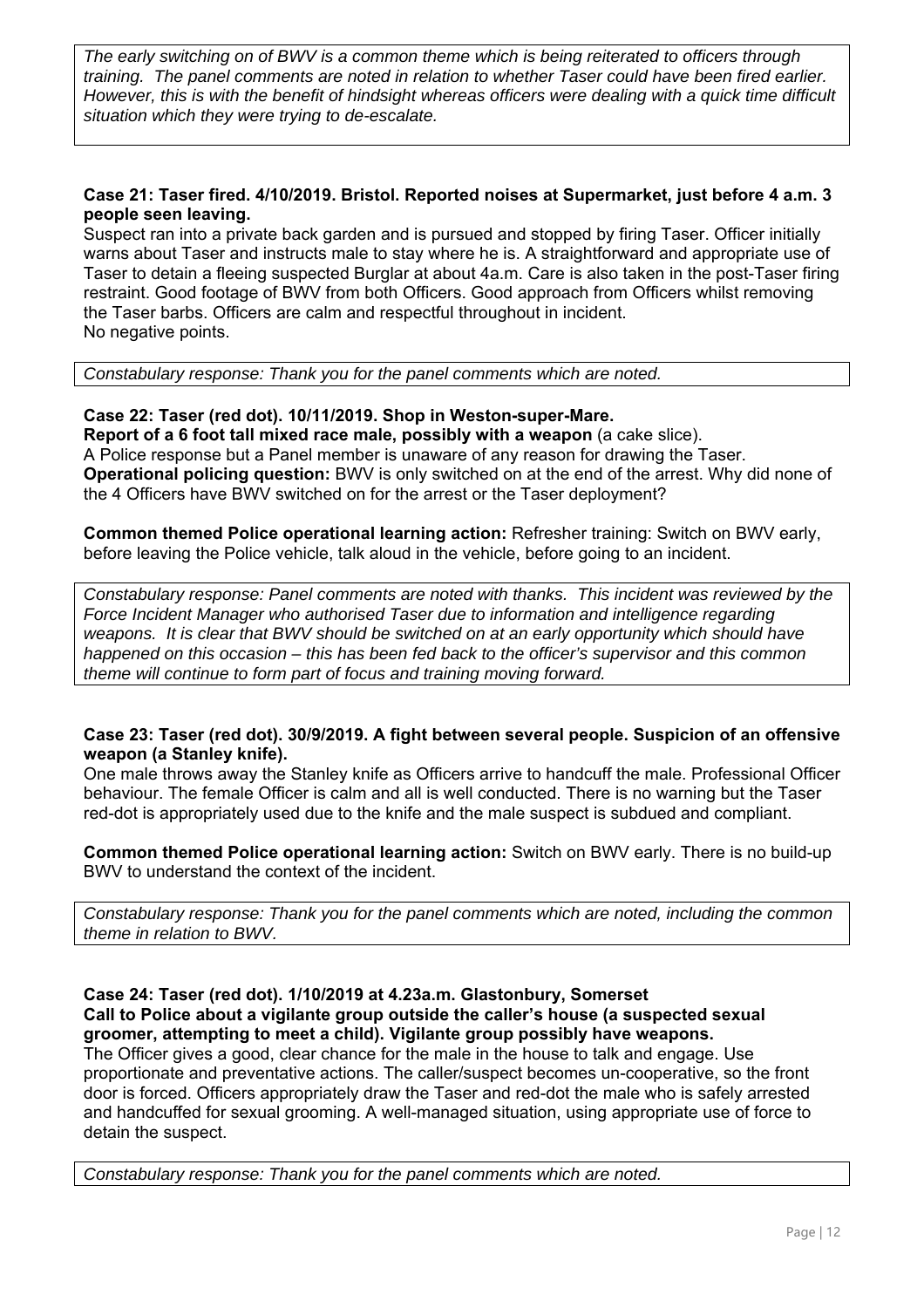#### **Case 25: Taser (red dot). 31/10/2019. Approx 8p.m. Flax Bourton, N. Somerset Call to Police from a female, hurt and reporting domestic violence. Male heard shouting in the background. The phone line cuts off.**

The male leaves the female's address. Officers go to a local address and explain the arrest several times to the male suspect who makes counter allegations of his property being damaged. The male become agitated and aggressive. There are sound grounds for the Police action. They are patient, clear and polite, firm but not aggressive, de-escalating the situation and keeping things calm. A good example of Officers taking control.

For Officer safety, Panel members wondered why the suspect wasn't handcuffed earlier.

*Constabulary response: Thank you for the panel comments which are noted including the officer deescalation of the situation. Officers are required to justify the use of handcuffs which they felt able to do at the point of application.* 

#### **Case 26: Taser (arced/red dot). 4/11/2019. Bath. Approx. 1 a.m. A female phones the Police about a verbal argument with ex-husband.**

When Police Officers arrive a man is leaving the property with blood on his hands. When told that he is under arrest he immediately becomes aggressive and out of control. Officers cannot handcuff him, so make the arcing noise with the Taser so the male can hear it, as a compliance tactic to get his hands behind his back. Taser Red dot is also used for the same purpose. PAVA is used. A positive approach and fact-finding goes well. A good outcome, controlled Officer team-work, restraining the suspect without firing the Taser (even when that would be reasonable force) and there are no injuries.

*Constabulary response: Thank you for the panel comments which are noted including the officer deescalation of the situation.* 

#### **Case 27: Taser (aimed). 1/11/2019. Approx. 8p.m. Taunton.**

**A man phones the Police and says he has a knife and will stab someone.** 

Taser is aimed and the man is taken to the ground by Officers. The man denies it is him and says he has no blade.

Based on the information provided, the Officer acts upon the knowledge gained, in a safe and controlled way. The use of the threat of Taser controlled the situation, bearing in mind the threat of use of a knife the man said he was carrying. The Officer is clear as to why he is detaining the man. Compliments to the Officer for turning on BWV early, on the way to the incident. A professional approach to the situation.

*Constabulary response: Thank you for the panel comments which are noted including the good practice in switching on BWV early and professional approach.* 

--------------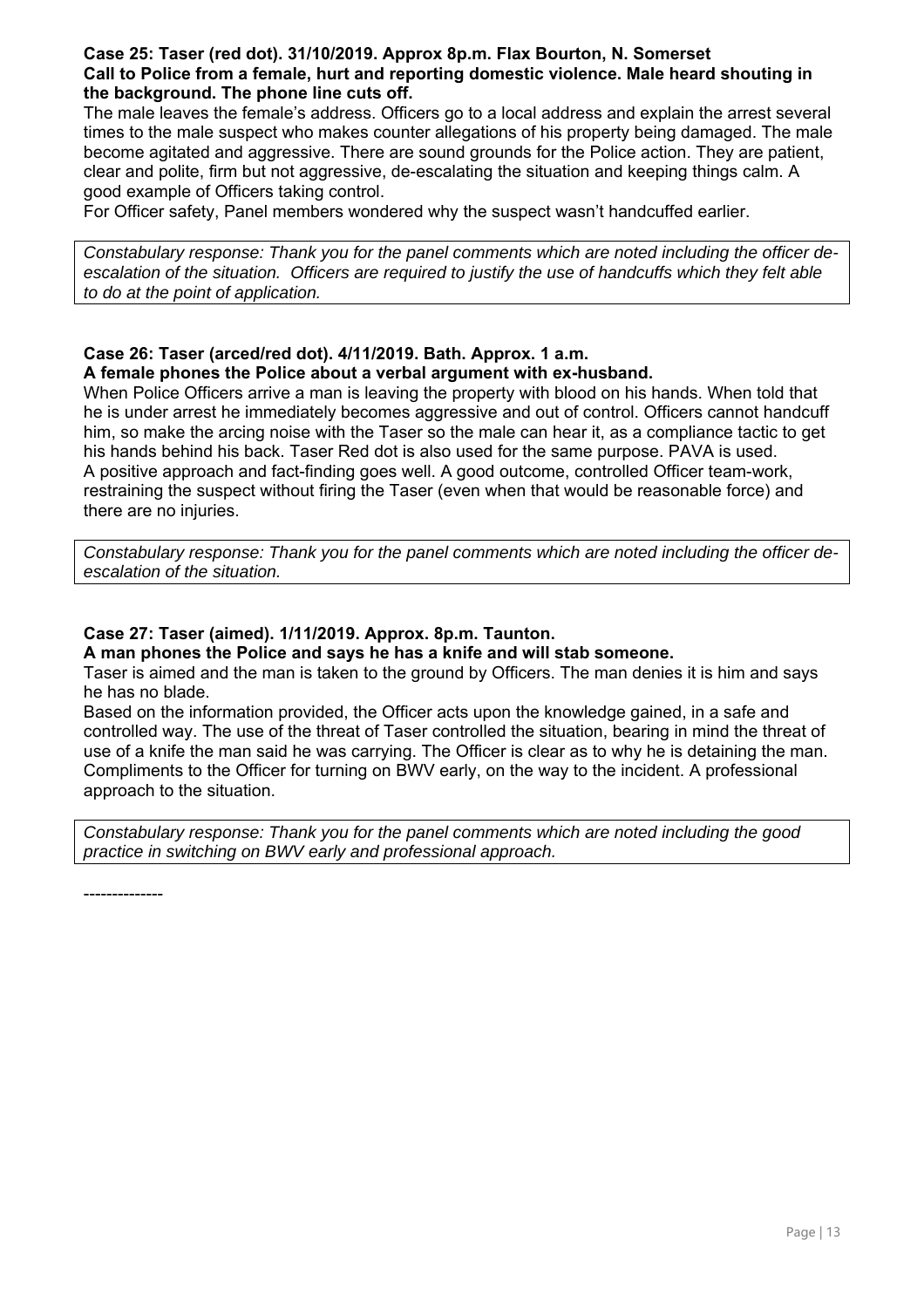# SCRUTINY OF POLICE POWERS PANEL

28 November 2019

# **Appendix 2**

#### **Stop and Search monthly data and BWV camera switched on figures (to 30/11/2019)**

| <b>Stop and Search</b><br><b>Month/Year</b> | <b>Stop &amp; Search count</b> | <b>BWC recorded %</b> |
|---------------------------------------------|--------------------------------|-----------------------|
| Oct 2017                                    | 464                            | 58.8%                 |
| Nov 2017                                    | 482                            | 63.3%                 |
| Dec 2017                                    | 518                            | 61.0%                 |
| Jan 2018                                    | 527                            | 67.4%                 |
| Feb 2018                                    | 498                            | 74.9%                 |
| Mar 2018                                    | 390                            | 78.5%                 |
| Apr 2018                                    | 477                            | 77.4%                 |
| May 2018                                    | 522                            | 81.4%                 |
| <b>Jun 2018</b>                             | 490                            | 79.8%                 |
| <b>Jul 2018</b>                             | 450                            | 78.0%                 |
| Aug 2018                                    | 506                            | 82.6%                 |
| Sep 2018                                    | 377                            | 80.9%                 |
| Oct 2018                                    | 479                            | 82.0%                 |
| <b>Nov 2018</b>                             | 419                            | 81.4%                 |
| Dec 2018                                    | 508                            | 80.5%                 |
| Jan 2019                                    | 498                            | 82.1%                 |
| Feb 2019                                    | 517                            | 83.9%                 |
| Mar 2019                                    | 571                            | 82.5%                 |
| Apr 2019                                    | 618                            | 88.0%                 |
| May 2019                                    | 706                            | 82.4%                 |
| <b>Jun 2019</b>                             | 662                            | 86.0%                 |
| <b>Jul 2019</b>                             | 586                            | 82.4%                 |
| Aug 2019                                    | 680                            | 84.6%                 |
| Sep 2019                                    | 622                            | 83.1%                 |
| Oct 2019                                    | 705                            | 83.1%                 |